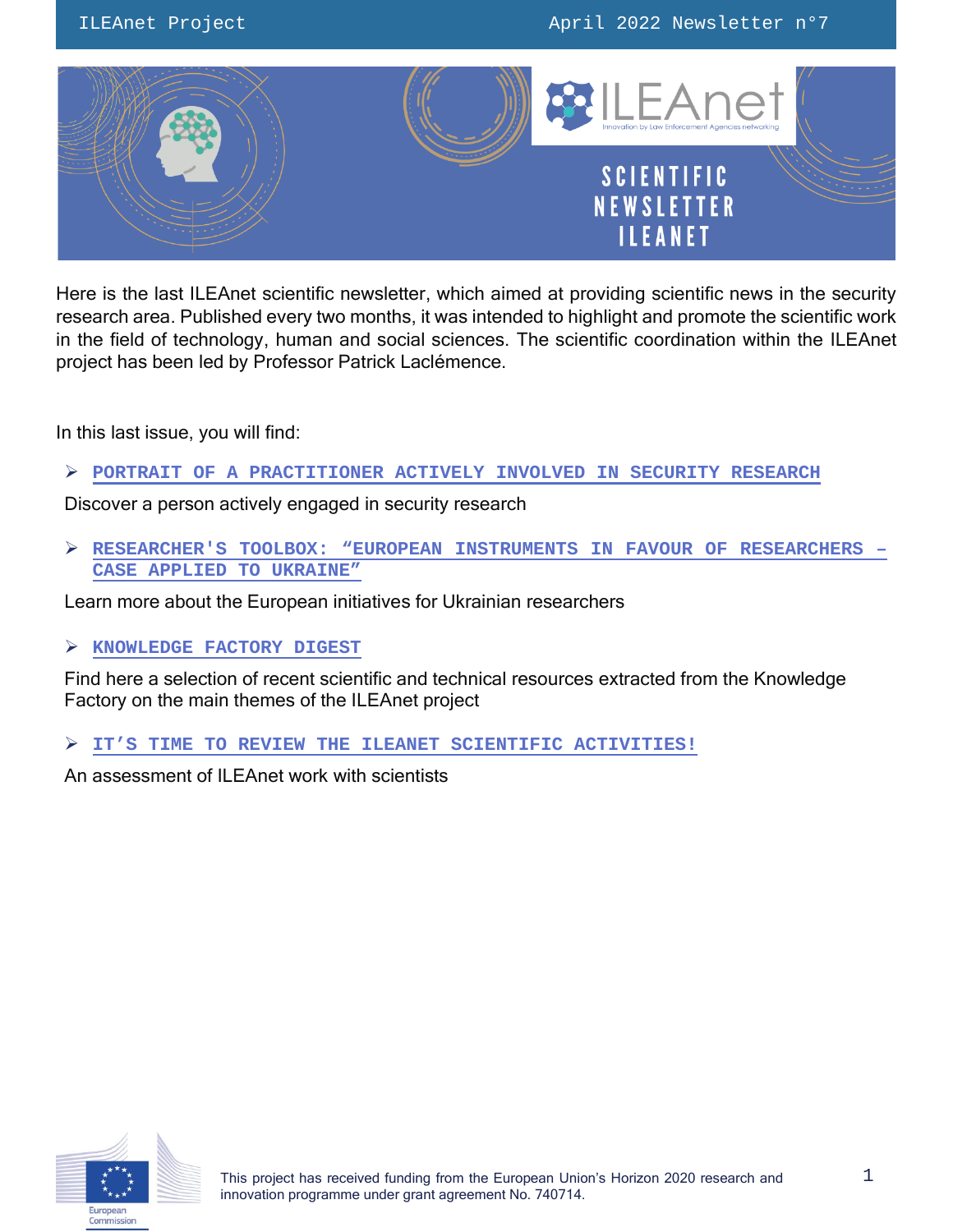# <span id="page-1-0"></span>PORTRAIT OF A PRACTITIONER ACTIVELY INVOLVED IN SECURITY RESEARCH

# **NATHALIE GUTTER / CHON-SEN**



PhD in Particle Physics

Deputy chief of the zonal delegation representing the French forensic police office in the East of France

[nathalie.gutter@gmail.com](mailto:nathalie.gutter@gmail.com) 

[www.linkedin.com/in/nathalie-gutter](http://www.linkedin.com/in/nathalie-gutter)

The ILEAnet scientific coordination team interviewed Nathalie Gutter/Chon-sen. She is a law enforcement practitioner and a researcher working in the French Forensic Police.

### Can you tell us more about you?

I have an engineering degree and a [PhD](https://www.theses.fr/2009STRA6022) in Particle Physics, obtained at the Institut Pluridisciplinaire Hubert Curien (Strasbourg, France). During my PhD, I worked on designing detectors for particle physics experiments and developing the associated data analysing tools.

I have always wanted to understand how the world was created but at the end of my post-doctoral contract, I wanted to put my skills at service and decided to embrace a carrier as a civil servant. I passed the exams to enter the French National Police in the forensic field. Ten years on the field enabled me to acquire a solid operational experience. After 7 years as chief of departmental French forensic police units (SDPTS), I was appointed deputy chief of the zonal delegation representing the French forensic police office in the East of France (DZ SNPS) a few months ago.

### How do you balance your professional life in the Forensic Police and your research work?

I am a member of the [French National Police Doctors' Network](https://www.ensp.interieur.gouv.fr/Recherche/Le-hub-de-competences/Le-reseau-des-docteurs-de-la-Police-nationale) (RDPN) since the end of 2014. The network was born from the reflections of ENSP (French National Police Academy) in order to develop collaborations between scientists and law enforcement practitioners, to better meet the challenges of

security. The [French National Police](https://www.ensp.interieur.gouv.fr/Recherche/Le-hub-de-competences/Le-reseau-des-docteurs-de-la-Police-nationale) [Doctors' Network](https://www.ensp.interieur.gouv.fr/Recherche/Le-hub-de-competences/Le-reseau-des-docteurs-de-la-Police-nationale) is a network of competences brought together to exchange through a dynamic virtual community. This powerful tool enables me to interact with other national and European law enforcement networks, such as ILEAnet.

RÉSEAU DES DOCTEURS **DE LA POLICE NATIONALE**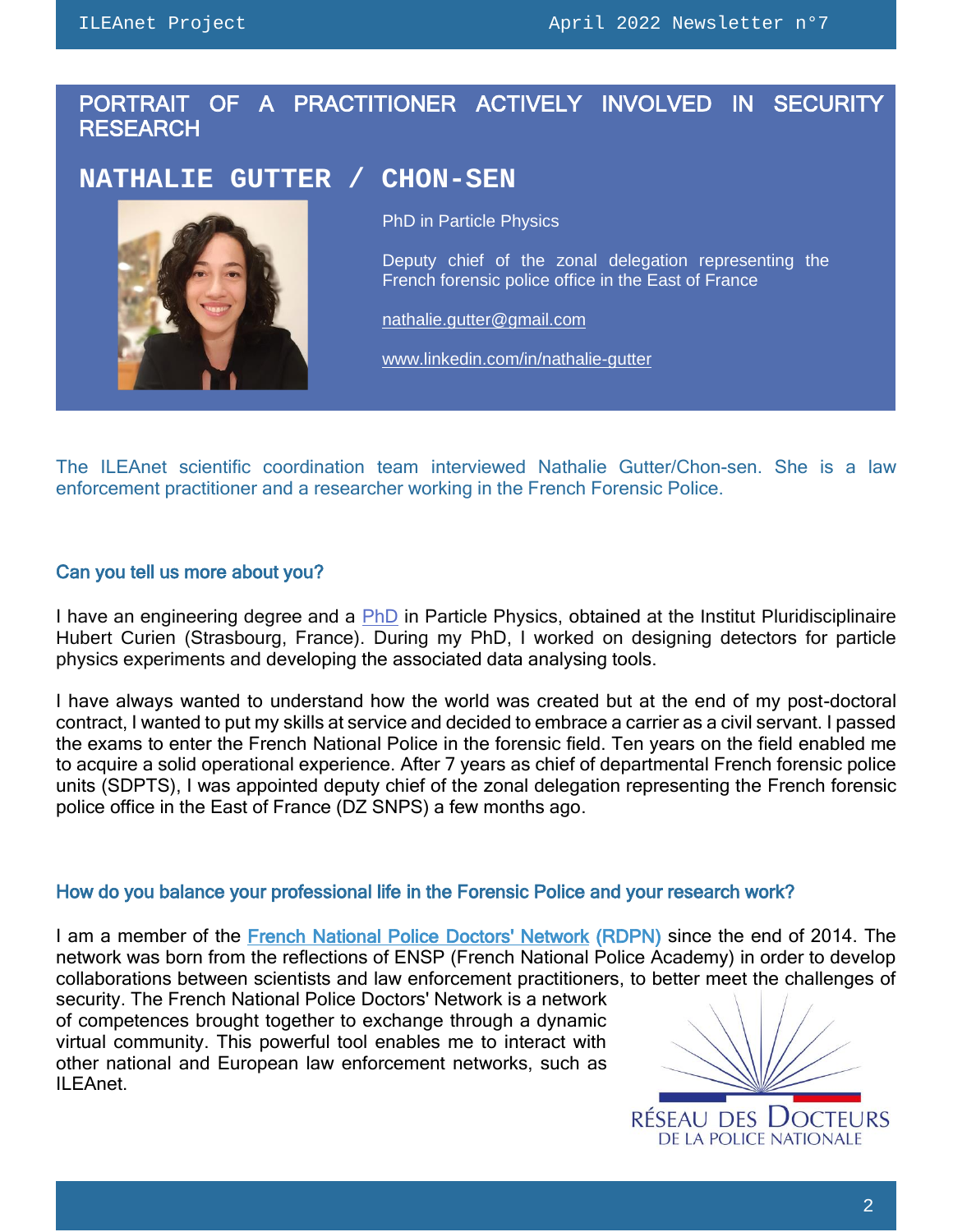In addition, I am a [researcher associated](https://www.ensp.interieur.gouv.fr/Recherche/Le-hub-de-competences/Les-chercheurs-associes) to the research center of ENSP since early 2020.

The research I carry out is achieved on my own free time. I am not currently involved in a research project but I am regularly consulted to give an insight on studies or projects financed by the research center of ENSP. The last project I was consulted upon was the study called "Analysis of social networks in new dynamics of contestation to improve the anticipation and adaptation of the public order response". The output of the research was an exploratory study of open data in social networks. I also volunteered to take part in the "focus group" of **PREVISION** project, funded under H2020, where I intervened as an expert on the subject of the social acceptance of AI tools by the population, in particular on the topic of the "Perception of the citizens towards science and new technological solutions".

#### What is your most striking research experience?

I have participated in a number of research projects as I am involved in the [French National Police](https://www.ensp.interieur.gouv.fr/Recherche/Le-hub-de-competences/Le-reseau-des-docteurs-de-la-Police-nationale) [Doctors' Network](https://www.ensp.interieur.gouv.fr/Recherche/Le-hub-de-competences/Le-reseau-des-docteurs-de-la-Police-nationale) but my most striking research experience was my contribution to the [MEGA project](http://www.interieur.gouv.fr/sites/minint/files/medias/documents/2021-06/MEGA-PPT-FIP2020.pdf) between 2018 and 2019 [MEGA is a French acronym, which stands for "public safety needs assessment modeling for a large urban area"]. The research center of ENSP invited me to participate in this 10 month project led by the Institut de Recherche Informatique of Toulouse and funded by the [CHEMI.](https://www.interieur.gouv.fr/Le-ministere/Secretariat-general/Centre-des-Hautes-Etudes-du-Ministere-de-l-Interieur) The objective was to create a tool to support the police in anticipating the evolution of its resources in the two-fold context of the implementation of the French everyday security policy and the expansion of large cities. The city of Montpellier was selected as the site of experimentation. This ambitious project was very innovative for the police but also for the research area and it gathered high level French partners.

In the MEGA project, I helped the team working on the programming of multi-agent simulation, which predicted the evolution of delinquency at a metropolitan scale. I was at the junction between the research and the law enforcement communities. In addition to the development part, I actively took part in the coordination of the project and exploitation of its outputs by local agencies. We will continue this project and submit a project proposal to the ANR [French National Research Agency] later this year.

### What is the interest of having a double hat profile like yours in research projects?

In the MEGA project, without knowing it, I found myself playing the role of the interface between the academic world where I come from and the law enforcement practitioners' work. Their languages are completely different, for instance there are many acronyms used in the law enforcement field that is

difficult to understand for academics. So I had a unique position in the project and I think that having a law enforcement practitioner in the team enabled researchers to understand and assimilate the processes specific to public safety, which is a prerequisite to the construction of any model. It was also a matter of trust and I am grateful to have had the confidence of the project leader; this enabled me to help translate the operational objectives directly in the architecture of the programming code.

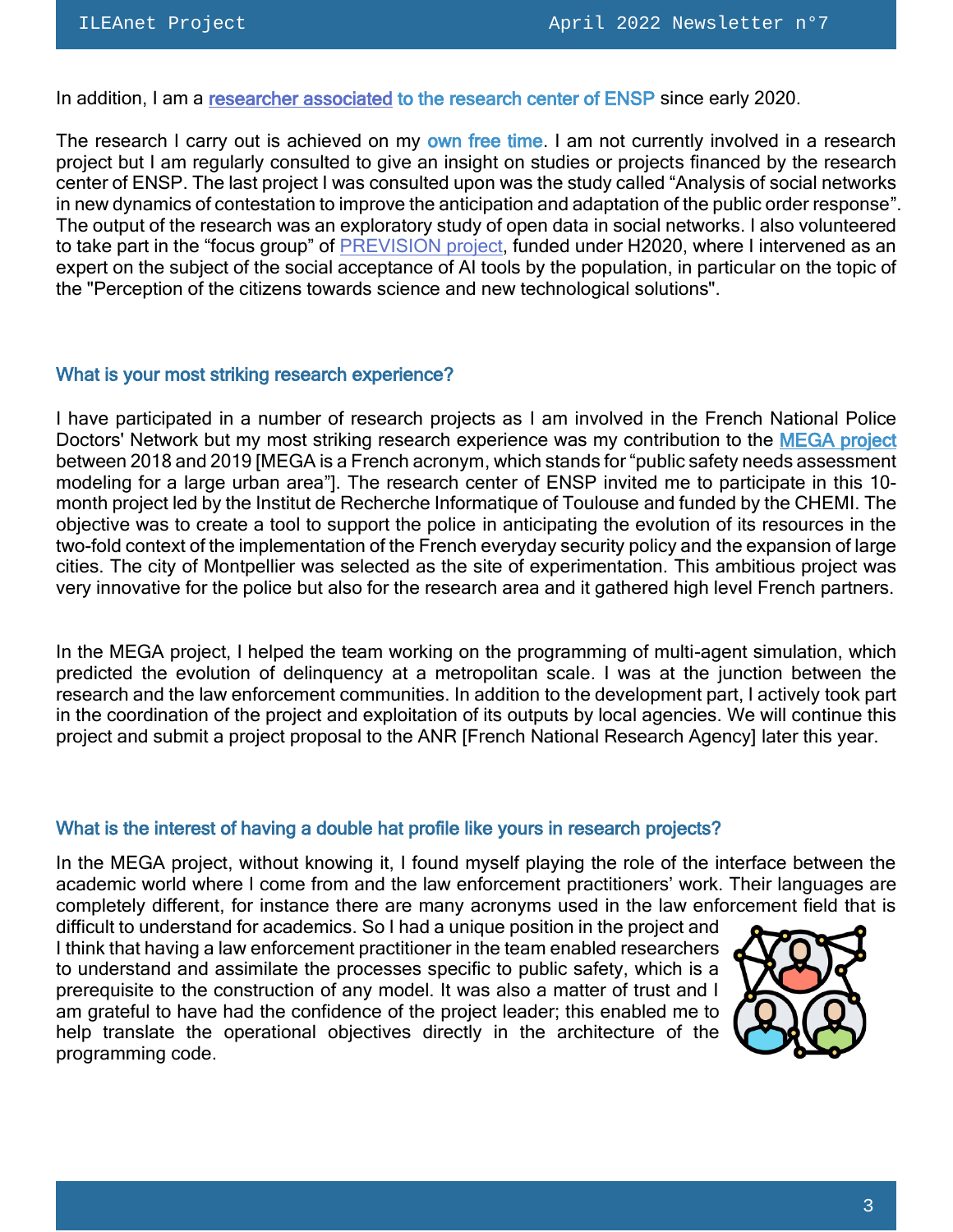There are two types of research: fundamental and operational research. As a practitioner, I am now focused on operational research and am happy to put my skills at the service of my co-workers. Thanks to my hands-on experience, the tools I have created help improving my colleagues' working environment.

#### What difficulties have you encountered when working in research projects for the law enforcement?

My research work is done on my free time, during days off, nights and weekends. The time that I managed to dedicate to my research was a limitation I encountered: I often wished there were more than 24 hours in a day! I also lacked some computing resources (computing performances and accessibility), but with the support of the MEGA project leader, I remotely installed the simulation on a dedicated laptop from scratch. It gave us an interesting insight on the difficulties we would have to anticipate when creating tools that are aimed to be used on the operational field.

### According to you, what are the required skills to be both a practitioner and a researcher?

There are numerous qualities needed to work in the research area and especially in law enforcement environment such as loyalty, discipline, curiosity, courage and resilience, just to name a few!

## What is the benefit of networks such as the French National Police Doctors' Network?

The [French National Police](https://www.ensp.interieur.gouv.fr/Recherche/Le-hub-de-competences/Le-reseau-des-docteurs-de-la-Police-nationale) [Doctors'](https://www.ensp.interieur.gouv.fr/Recherche/Le-hub-de-competences/Le-reseau-des-docteurs-de-la-Police-nationale) Network uses a digital platform where project proposals are displayed and where members can candidate upon. Thanks to this platform and regular videoconference meetings, information is a little bit easier to access. This represents an opportunity to



triggers new ideas coming directly from the field for the field.

I think we can improve the dynamic of the platform and increase the collective intelligence by sharing and meeting even more, and leveraging the digital tools (for instance recording meetings and making them available to all participants on replay).

Thank you very much Nathalie for taking the time to answer to our questions. We wish you good luck for your future projects! For further information about Nathalie's work, please contact her directly.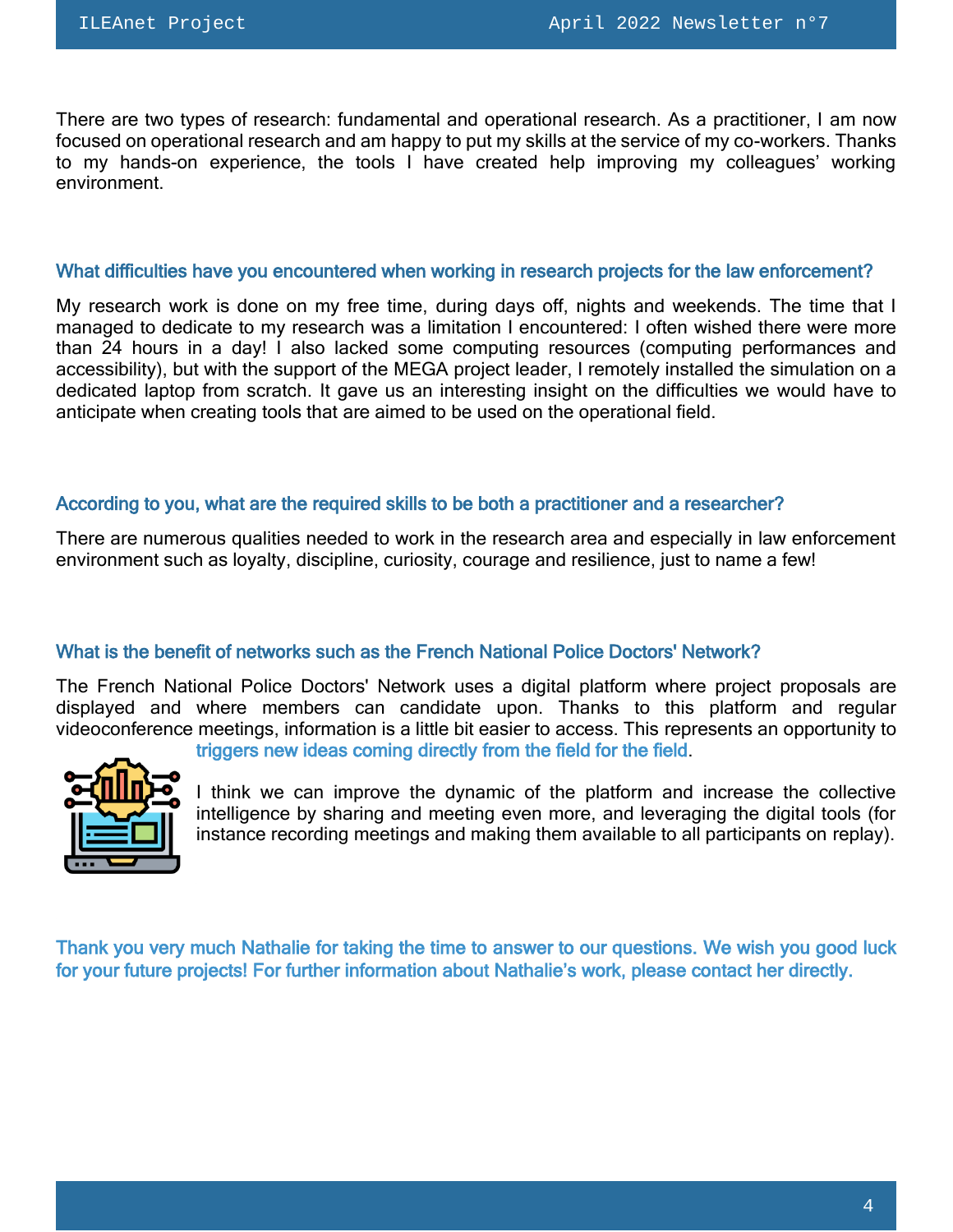$\overline{a}$ 

## <span id="page-4-0"></span> RESEARCHER'S TOOLBOX: "EUROPEAN INSTRUMENTS IN FAVOUR OF RESEARCHERS – CASE APPLIED TO UKRAINE"

We shook up this last edition of the Researcher's toolbox because of the international news and the war in Ukraine. The EU has a wide range of structuring initiatives for research and innovation. Using the Ukrainian situation, this article is an opportunity to draw attention to several specific initiatives used to support researchers.

| Academic freedom and freedom of scientific research are core principles of the European Union (see   |
|------------------------------------------------------------------------------------------------------|
| the Charter of Fundamental Rights of the EU). The solidarity and mutual aid provided by the European |
| Union and the researchers all around Europe help maintain the principles of the European research    |
| and explain why the European Commission took some immediate targeted actions to help researchers     |
| from Ukraine.                                                                                        |

## ERA4Ukraine

On 22 March 2022, the European Commission launched the '[European Research Area for Ukraine'](https://euraxess.ec.europa.eu/ukraine) (ERA4Ukraine) portal, a one-stop-shop for information and support services to Ukraine-based researchers and researchers fleeing Ukraine. Launched on the **EURAXESS** platform, which supports researchers by connecting more than 600 centres and 43 national portals across the EU Member States and countries associated to Horizon Europe, it brings together existing supportive actions at European and national levels, but also from associated countries:

- housing (how those fleeing the war in Ukraine can apply for residency, find accommodation and access other services)
- job offers
- where to find an embassy or consulate general
- recognition of diplomas
- and other services.

On the ERA4U kraine portal are also reported prominent bottom-up non-governmental initiatives, such as [ScienceforUkraine,](https://scienceforukraine.eu/) a community of volunteer students and research scientists from academic institutions in Europe and around the world who collect and disseminate information about support opportunities at the university, national, and international level for graduate students and researchers directly affiliated to an academic institution in Ukraine. [ScienceforUkraine](https://scienceforukraine.eu/) offers a number of securityrelated opportunities, for instance in cybersecurity.

## Science4Refugees

The [Science4Refugees](https://euraxess.ec.europa.eu/jobs/science4refugees) initiative provides research refugee friendly internships, part-time and full-time jobs, access to a European Research Community, as well as a complete range of information and support services on working and living in Europe. Ukrainian researchers are eligible to benefit from the Science4Refugees initiative without the need of holding the refugee status.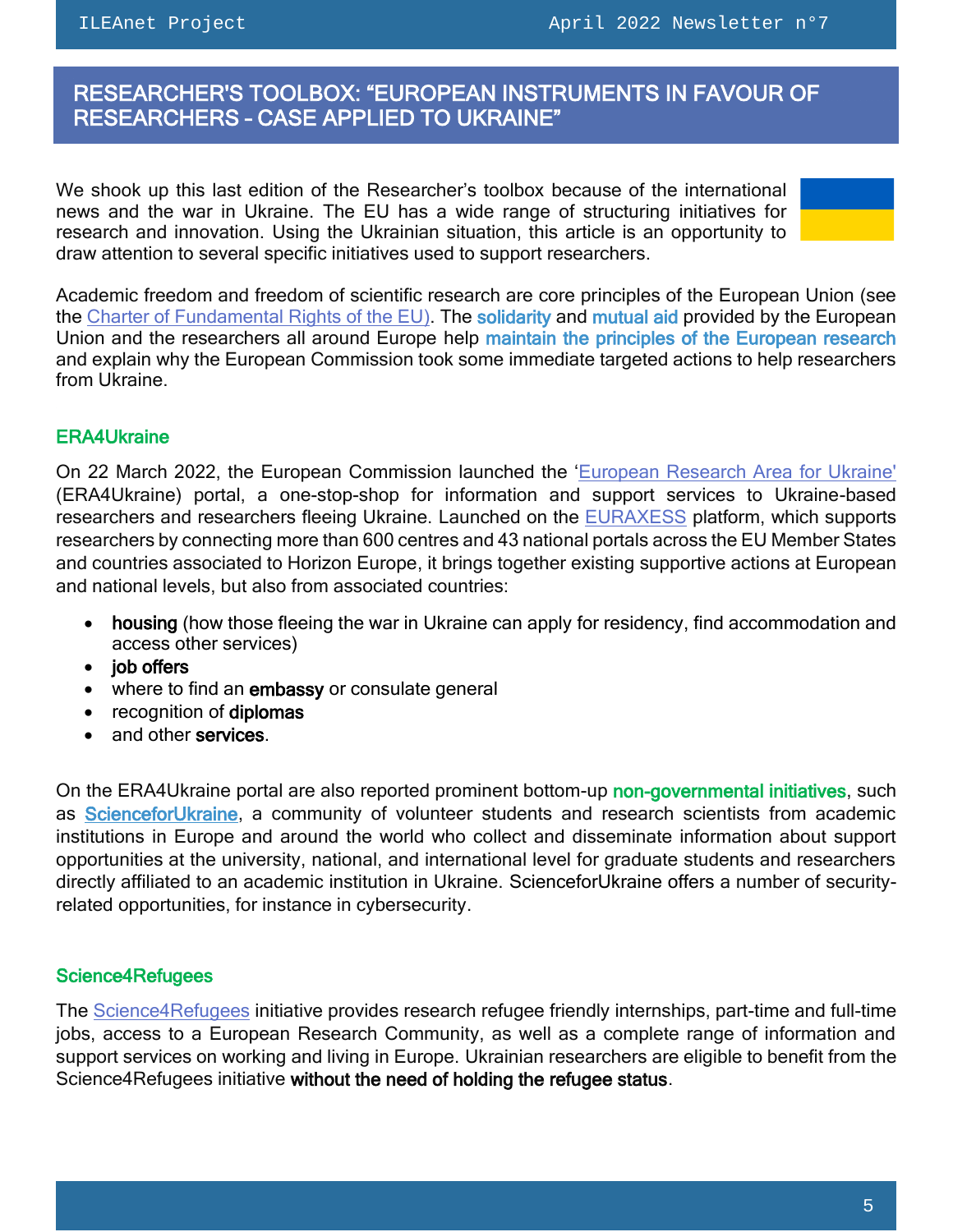The 3 core functionalities of Science4Refugees are:

- Search for refugee friendly jobs from all over Europe
- Free and easy access to the Science4Refugees community
- Post CV for best opportunities.

## ERC for Ukraine

The European Research Council (ERC) asked its grantees to provide temporary employment to refugee researchers and support staff from Ukraine. More than 500 job offers in ERC-funded research teams are displayed [here.](https://euraxess.ec.europa.eu/ukraine/offers)

## Horizon4Ukraine

It is also possible for projects funded under the Horizon Europe programme to publish opportunities addressed to researchers or other specialists from Ukraine in the [Funding and Tenders Portal.](https://ec.europa.eu/info/funding-tenders/opportunities/portal/)



## Additional initiatives

Many research-related associations or organizations have expressed their support for Ukraine or took actions to support Ukraine and its scholars. In addition, administrative steps have been taken to ensure Ukrainian entities are eligible for EU funding under Horizon Europe and a flexible approach is applied to implementation deadlines for the Ukrainian entities in ongoing projects based on force majeure.

### **Sources**

- <https://euraxess.ec.europa.eu/ukraine>
- <https://scienceforukraine.eu/>
- <https://euraxess.ec.europa.eu/jobs/science4refugees>
- <https://www.scienceeurope.org/our-priorities/ukraine/other-initiatives/>
- <https://erc.europa.eu/funding/additional-opportunities/ERC-for-Ukraine-research-jobs>
- <https://euraxess.ec.europa.eu/ukraine/offers>
- [https://ec.europa.eu/commission/presscorner/detail/en/STATEMENT\\_22\\_1528](https://ec.europa.eu/commission/presscorner/detail/en/STATEMENT_22_1528)
- https://ec.europa.eu/info/strategy/priorities-2019-2024/stronger-europe-world/eu-solidarityukraine\_en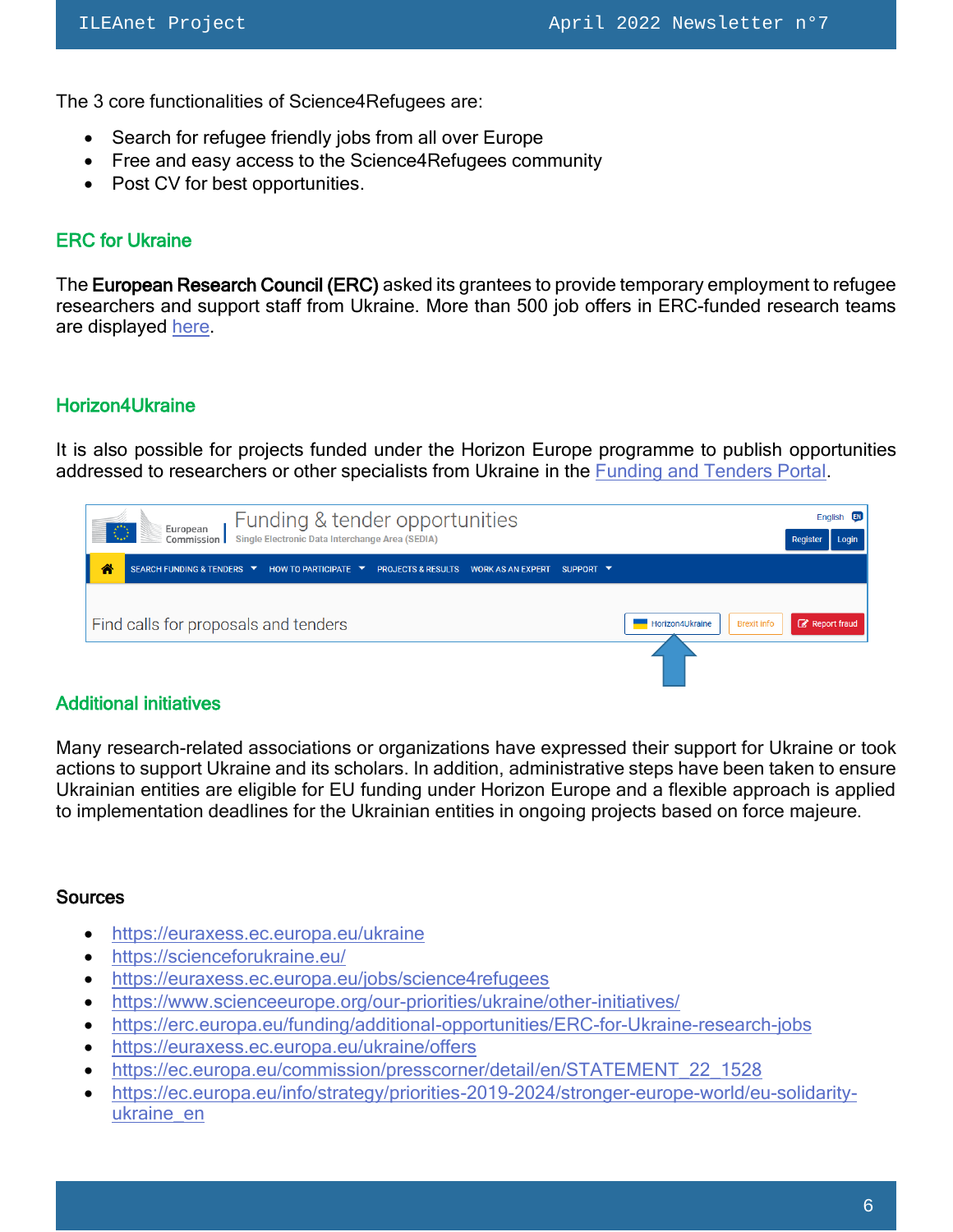## <span id="page-6-0"></span>KNOWLEDGE FACTORY DIGEST

The ILEAnet scientific coordination team provides here a selection of recent scientific and technical resources related to the main themes of the ILEAnet project. Some resources are open access and all can be found in the [ILEAnet Knowledge Factory.](https://ileanet.sym.place/groups/profile/109443/ileanet-knowledge-factory)

ILEAnet collects the most recent or relevant publications in the following areas, but does not necessarily endorse their contents.

#### **Cybercrime**

Cybercrime law enforcement practitioners network (Cyclopes). Joint Live Exercise on Digital Forensics: Mobile Forensics and Wearable Technologies. 10th – 12th May 2022, University College Dublin, Ireland. Website: [https://www.cyclopes-project.eu/news/join-live-exercise-on-digital-forensics-mobile](https://www.cyclopes-project.eu/news/join-live-exercise-on-digital-forensics-mobile-forensics-wearable-technologies)[forensics-wearable-technologies](https://www.cyclopes-project.eu/news/join-live-exercise-on-digital-forensics-mobile-forensics-wearable-technologies)

After compiling a list of relevant technologies and research actions dedicated to Digital Forensics issues from the elicited gaps and needs, the Cyclopes project organises an event that will allow law enforcement officers to interact with several solutions during a free physical meeting.

Insoll Tegan, Ovaska Anna K, Nurmi Juha, et al. Risk factors for child sexual abuse material users contacting children online: results of an anonymous multilingual survey on the dark web Journal of online trust and safety 02/2022: 1-24. Available at: <https://tsjournal.org/index.php/jots/article/view/29/17>

This study analyses whether certain risk factors are linked to a higher likelihood of contacting children after viewing child sexual abuse material (CSAM).

Open access. Wall David S. The Transnational Cybercrime Extortion Landscape and the Pandemic: Changes in ransomware offender tactics, attack scalability and the organisation of offending. European law enforcement research bulletin, Special conference edition 2022 ; 5: 45-50. Available at: <https://bulletin.cepol.europa.eu/index.php/bulletin/article/view/475/365>

Drawing upon an analysis of 4000+ cases of ransomware attacks collected for two research projects, this paper charts the evolution of ransomware as a modern cybercrime and also changes in the organisation of cyber-criminals as well as highlighting some of the implications for transnational policing.

#### **Terrorism**

Lakomy Miron. Why Do Online Countering Violent Extremism Strategies Not Work? The Case of Digital Jihad. Terrorism and political violence 2022. doi:<https://doi.org/10.1080/09546553.2022.2038575>

This article discusses the reasons why content moderation and control in cyberspace, being a primary means of online countering violent extremism (CVE), does not work as intended.

Regan Joshu. Pathways of radicalization: contrasting the Boston Marathon Bombers and Mohamad Merah. Behavorial sciences of terrorism and political aggression 02/2022. doi: <https://www.tandfonline.com/doi/full/10.1080/19434472.2022.2039750>

This paper evaluates two acts of terrorism: the Toulouse and Montauban Terror Attack of 2012 and the 2013 Boston Marathon Bombing and integrates three criminological theories to explain why these atrocities were committed.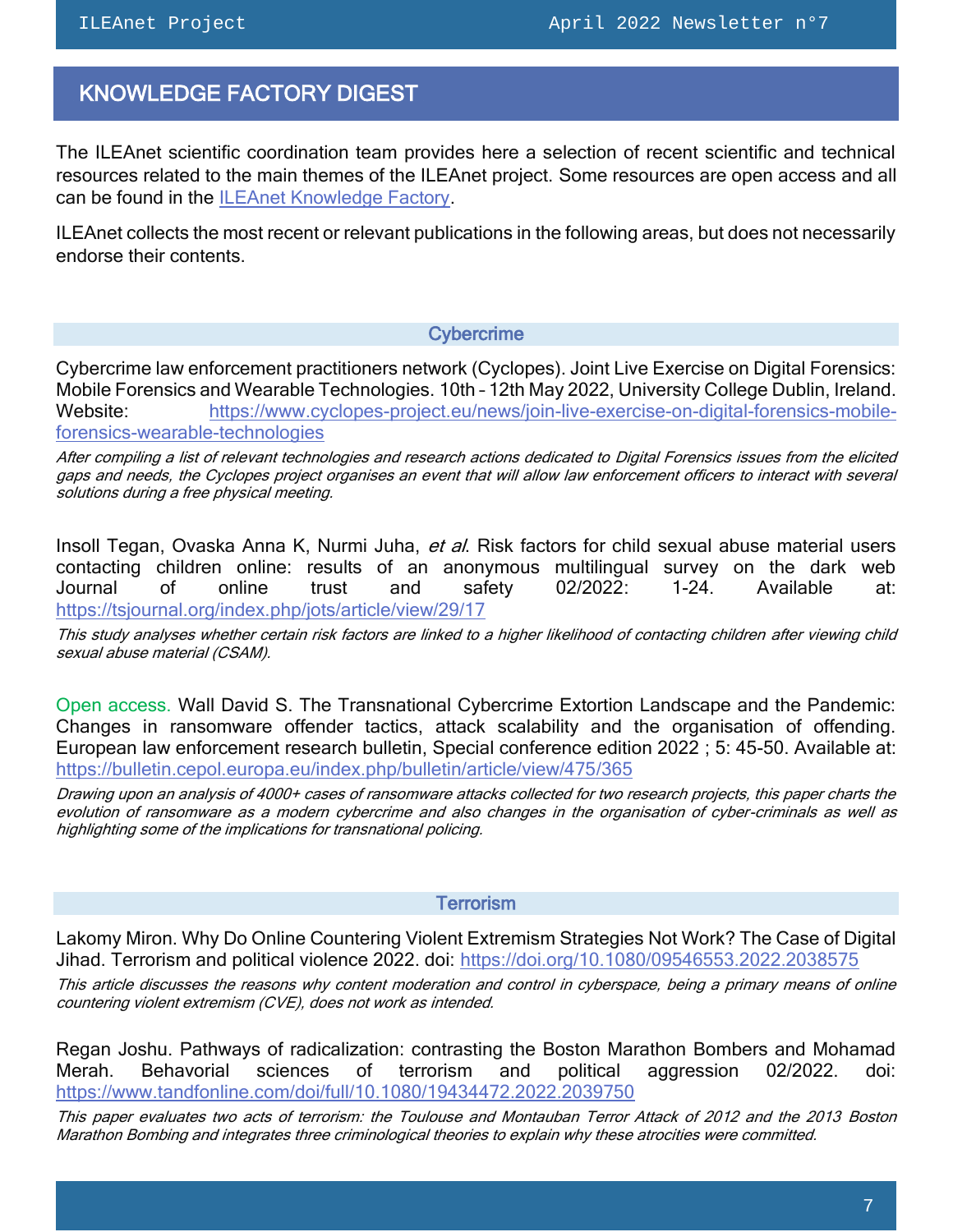Scrivens Ryan. Examining Online Indicators of Extremism among Violent and Non-Violent Right-Wing Extremists. Terrorism and political violence 2022. doi[: https://doi.org/10.1080/09546553.2022.2042270](https://doi.org/10.1080/09546553.2022.2042270)

This study analyses and compares the content of postings from a unique sample of violent and non-violent right-wing extremists as well as from a sample of postings within a sub-forum of the largest white supremacy web-forum, Stormfront.

#### Organised crime

Open access. Daniele Gianmarco, Dipoppa Gemma. Fighting Organized Crime by Targeting their Revenue: Screening, Mafias, and Public Funds. The Journal of Law, Economics, and Organization 2022. doi: <https://doi.org/10.1093/jleo/ewac002>

Repressive policies to fight criminal organizations are often met with a violent response from criminal groups, but are nonrepressive strategies more effective? We study an Italian policy designed to tackle mafia misappropriation of public funds by screening companies applying for subsidies over 150,000 Euros.

EUIPO, Europol. Intellectual Property Crime Threat Assessment 2022 Publications Office of the European Union. 03/2022. 51 pages. Available at: [https://www.europol.europa.eu/publications-events/publications/intellectual-property-crime-threat](https://www.europol.europa.eu/publications-events/publications/intellectual-property-crime-threat-assessment-2022)[assessment-2022](https://www.europol.europa.eu/publications-events/publications/intellectual-property-crime-threat-assessment-2022)

The latest Intellectual Property Crime Threat Assessment, produced jointly between Europol and the European Union Intellectual Property Office (EUIPO), casts new light on the scope, magnitude and trends in counterfeiting and piracy in the EU.

Riccardi Michele. Organised crime infiltration of the Covid-19 economy: emerging schemes and possible prevention strategies. European law enforcement research bulletin, Special conference edition 2022; 5: 33-43. Available at:<https://bulletin.cepol.europa.eu/index.php/bulletin/article/view/475/365>

By providing case studies and empirical data in selected countries, this paper proposes a classification of the infiltration strategies employed by organized crime networks as a consequence of the COVID-19 pandemic, of the most common targets and victims, and discuss potential prevention and investigation strategies to curb and mitigate this risk.

#### **Migration**

European border and cost guard agency (Frontex). VEGA handbook: children at land borders, children at risk on the move. Guidelines for border guards. Frontex. 2019. 76 pages. Available at: <https://frontex.europa.eu/documents-and-publications/vega-handbook-children-at-land-borders-IqVyxI>

The handbook contains suitable operational actions at green borders and entry and exit checks, including situation of particularly high migratory pressure at the borders. The guidelines also try to reflect and ensure at all times an approach based on the rights and best interests of the child, taking also into account the concrete needs of the children and obligations of border guards' activities at the same time.

INTERPOL. FIELDS database: A global resource to help detect counterfeit and forged travel and identity documents. INTERPOL. interpol.int. Available at: [https://www.interpol.int/en/How-we](https://www.interpol.int/en/How-we-work/Border-management/FIELDS-database)[work/Border-management/FIELDS-database](https://www.interpol.int/en/How-we-work/Border-management/FIELDS-database)

The Frontex INTERPOL Electronic Library Document System (FIELDS) gives police officers and border guards visual information on the key markers that can indicate a counterfeit or forged document.

Mahoney Jamie, Le Louvier Kahina, Lawson Shaun, et al. Ethical considerations in social media analytics in the context of migration: lessons learned from a Horizon 2020 project. Research Ethics 2022. Available at:<https://journals.sagepub.com/doi/10.1177/17470161221087542>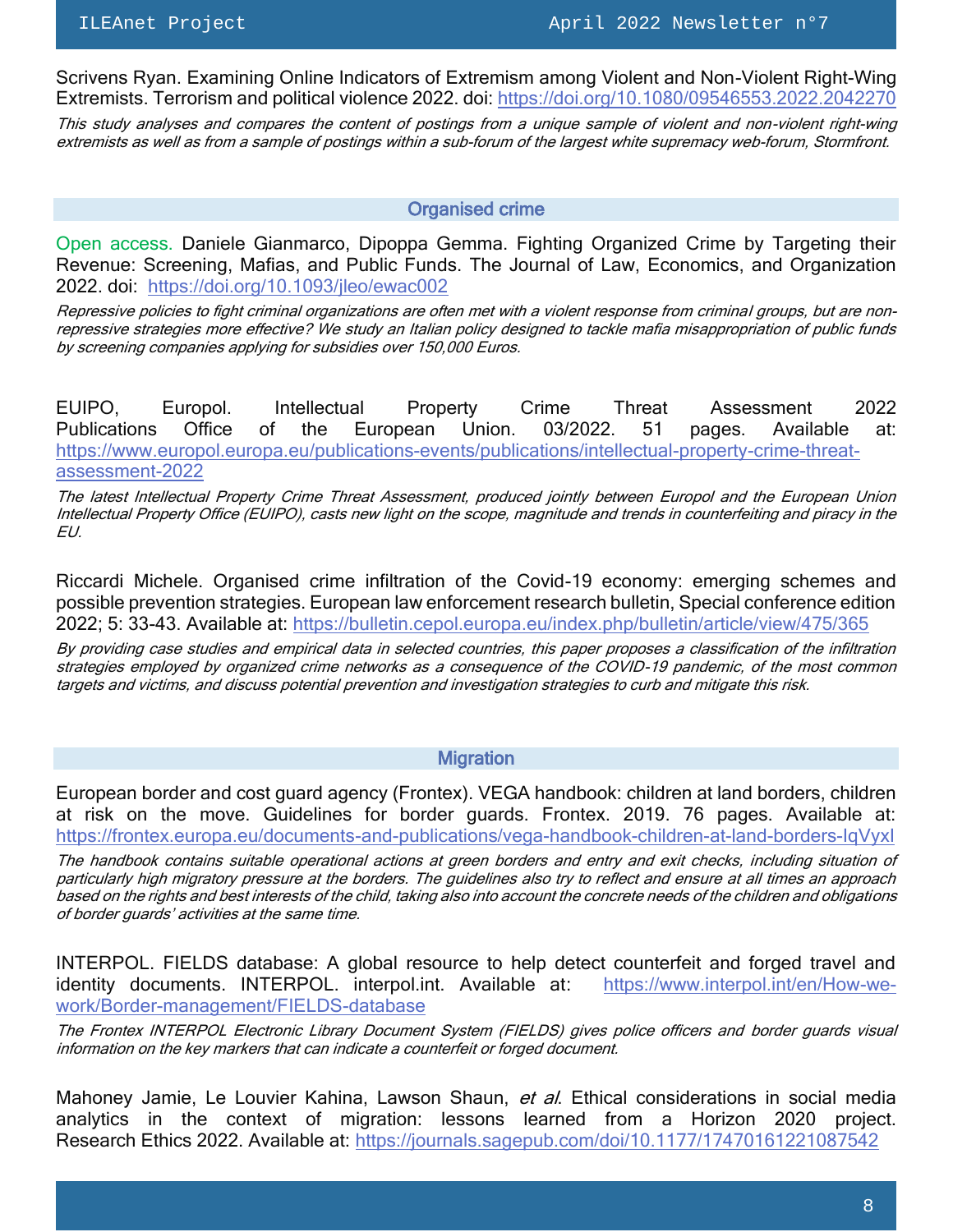In this paper, we discuss how the opportunities and challenges related to social media research in the context of migration impact on the development of large-scale scientific projects. Building on the EU-funded research project PERCEPTIONS, we explore the concrete challenges experienced in such projects regarding profiling, informed consent, bias, data sharing and ethical approval procedures, as well as the strategies used to mitigate them.

Open access. Shaikh Sarang, Yildirim Yayilgan Sule, Zoto Aejon, et al. Towards understanding of user perceptions for smart border control technologies using a fine-tuned transformer approach. Proceedings of the Northern lights deep learning workshop 2022: 1-10. doi: <https://doi.org/10.7557/18.6292>

This study proposes a fine-tuned transformer model along with an automatic sentiment labels generation technique to perform sentiment analysis as a step towards getting insights into user acceptance of border crossing points (BCPs) technologies.

You may also be interested in the following information:

Open access. Akhgar B, Bayerl PS, Bailey K, et al. Accountability Principles for Artificial Intelligence (AP4AI) in the Internal Security Domain: AP4AI Framework Blueprint. Europol. 2022. 124 pages. Available at: the contract of the contract of the contract of the contract of the contract of the contract of the contract of the contract of the contract of the contract of the contract of the contract of the contract of

[https://www.europol.europa.eu/cms/sites/default/files/documents/Accountability\\_Principles\\_for\\_Artifici](https://www.europol.europa.eu/cms/sites/default/files/documents/Accountability_Principles_for_Artificial_Intelligence_AP4AI_in_the_Internet_Security_Domain.pdf) al Intelligence AP4AI in the Internet Security Domain.pdf

Five EU Justice and Home Affairs Agencies collaborated together with CENTRIC researchers to create the world-first "AI accountability framework" to guide the deployment of AI tools by security practitioners.

Arcos Ruben, Gertrudix Manuel, Arribas Mato Cristina, et al. Responses to digital disinformation as part of hybrid threats: a systematic review on the effects of disinformation and the effectiveness of factchecking/debunking. Open Research Europe 2022; 2: 1-19. Available at: https://www.researchgate.net/publication/357811212 Responses to digital disinformation as part of hybrid threats a systematic review on the effects of disinformation and the effectiveness of [\\_fact-checkingdebunking](https://www.researchgate.net/publication/357811212_Responses_to_digital_disinformation_as_part_of_hybrid_threats_a_systematic_review_on_the_effects_of_disinformation_and_the_effectiveness_of_fact-checkingdebunking)

The paper's objective is to synthetize the main scientific findings on disinformation effects and on the effectiveness of debunking, inoculation, and forewarning strategies against digital disinformation.

eu-LISA Industry Roundtable - June 2022 - Call for Industry. eulisa.europa.eu: <https://www.eulisa.europa.eu/Newsroom/News/Pages/eu-LISA-Industry-Roundtable-June-2022.aspx>

The 15th edition of the Industry Roundtable, on 16 June 2022, will focus on the application of biometric technologies in identity management and verification in the context of the large-scale IT systems operated by eu-LISA.

Halford Eric, Smith Jonathan. Operation provide: a multi-agency response to increasing police engagement in cases of intimate partner violence during the COVID-19 pandemic. Police practice and research 01/2022. doi:<https://doi.org/10.1080/15614263.2022.2033621>

This study evaluates the effectiveness of a multi-agency pilot program put in place to increase the engagement in both the criminal investigation and safeguarding actions of the police and other agencies for victims of intimate partner violence. In this program, independent domestic violence advocates and independent sexual violence advocates work side by side in a police patrol capacity, conducting joint incident response to reports of domestic abuse in an effort to provide enhanced, immediate victim support.

Open access. ILEANET. Final brief on the information sharing mechanism study. ILEANET. 03/2022. 37 pages. Available at: [https://www.ileanet.eu/news/news-events/tx\\_news/final-brief-on-information-](https://www.ileanet.eu/news/news-events/tx_news/final-brief-on-information-sharing-mechanisms-study/?tx_news_pi1%5Bcontroller%5D=News&tx_news_pi1%5Baction%5D=detail&cHash=02b1b74fce491ae600a34f30e7707ce4)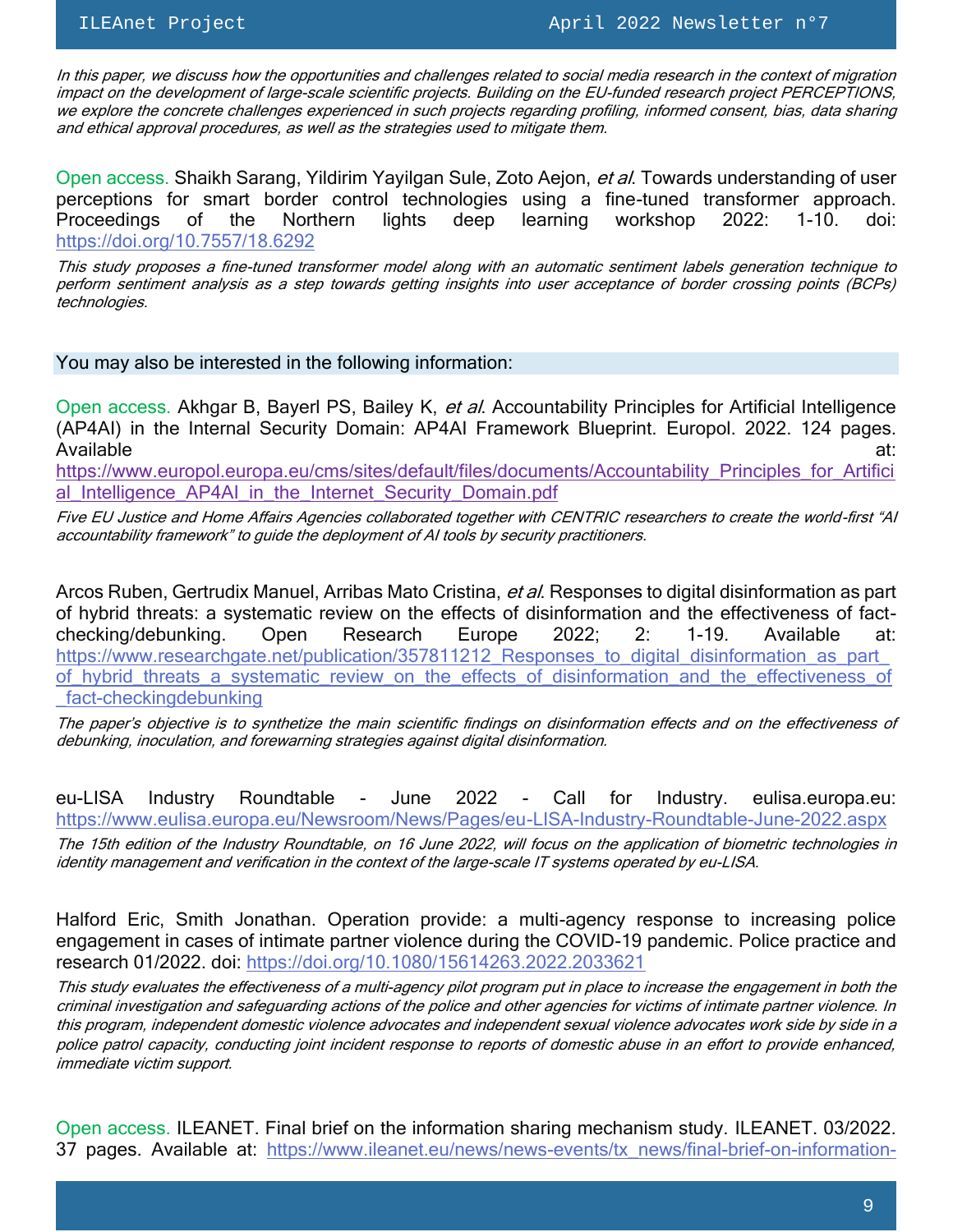[sharing-mechanisms-](https://www.ileanet.eu/news/news-events/tx_news/final-brief-on-information-sharing-mechanisms-study/?tx_news_pi1%5Bcontroller%5D=News&tx_news_pi1%5Baction%5D=detail&cHash=02b1b74fce491ae600a34f30e7707ce4)

[study/?tx\\_news\\_pi1%5Bcontroller%5D=News&tx\\_news\\_pi1%5Baction%5D=detail&cHash=02b1b74f](https://www.ileanet.eu/news/news-events/tx_news/final-brief-on-information-sharing-mechanisms-study/?tx_news_pi1%5Bcontroller%5D=News&tx_news_pi1%5Baction%5D=detail&cHash=02b1b74fce491ae600a34f30e7707ce4) [ce491ae600a34f30e7707ce4](https://www.ileanet.eu/news/news-events/tx_news/final-brief-on-information-sharing-mechanisms-study/?tx_news_pi1%5Bcontroller%5D=News&tx_news_pi1%5Baction%5D=detail&cHash=02b1b74fce491ae600a34f30e7707ce4)

The study has been conducted in the framework of the ILEAnet project to investigate European LEAs' needs for more efficient information-sharing processes and mechanisms. The [final brief](https://www.ileanet.eu/fileadmin/websites/ileanet/documents/Communication_materials/ILEAnet_ENSP_Information_sharing_Final_Brief_R1.pdf) summarises the main findings of the study and presents the recommendations developed.

Open access. Islam Md Jahirul, Mazerolle Paul. Nexus between police attitudes and responses to domestic and family violence in Australia: does training matter? Policing and society: an international journal of research and policy 01/2022. doi:<https://doi.org/10.1080/10439463.2022.2029436>

Using survey data collected from a statewide sample of police officers in one jurisdiction in Australia, this study investigates the influence of police attitudes toward domestic and family violence (DFV) on their decision-making in relation to providing support services, taking proactive actions, and seeking domestic violence protection order applications in response to DFV.

Open access. Neiva Laura, Granja Rafaela, Machado Helena. Big Data applied to criminal investigations: expectations of professionals of police cooperation in the European Union Policing and society: an international journal of research and policy 01/2022. doi: <https://doi.org/10.1080/10439463.2022.2029433>

Based upon a set of qualitative interviews, our analysis explores the expectations of professionals involved in police cooperation in the European Union for the application of Big Data techniques in criminal investigations by using DNA data held in national criminal DNA databases and, therefore, potentially increasing the interoperability between genetic and nongenetic data.

Open access. Quezada Tavarez Katherine. Augmented reality in law enforcement from an EU data protection law perspective: the DARLENE project as a case study. International review of penal law 2021; 92: 69-86. doi:<https://lirias.kuleuven.be/3630075?limo=0>

This paper aims to contribute to the growing literature on AI in criminal justice by examining AI-based Augmented Reality solutions in law enforcement through the lens of EU data protection law. Focus is placed on three major issues, namely data minimisation, processing of special categories of data and automated decision-making.

Tzevelekakis Konstantinos, Stefanidi Zinovia, Margetis George. Real-Time Stress Level Feedback from Raw Ecg Signals for Personalised, Context-Aware Applications Using Lightweight Convolutional. Neural Network Architectures Sensors 2021; 21(23): 7802-7817. doi: <https://doi.org/10.3390/s21237802>

In this work, we propose two CNN (Convolutional Neural Networks) architectures for the stress detection and 3-level (low, moderate, high) stress classification tasks, using ultra short-term raw electrocardiogram signals.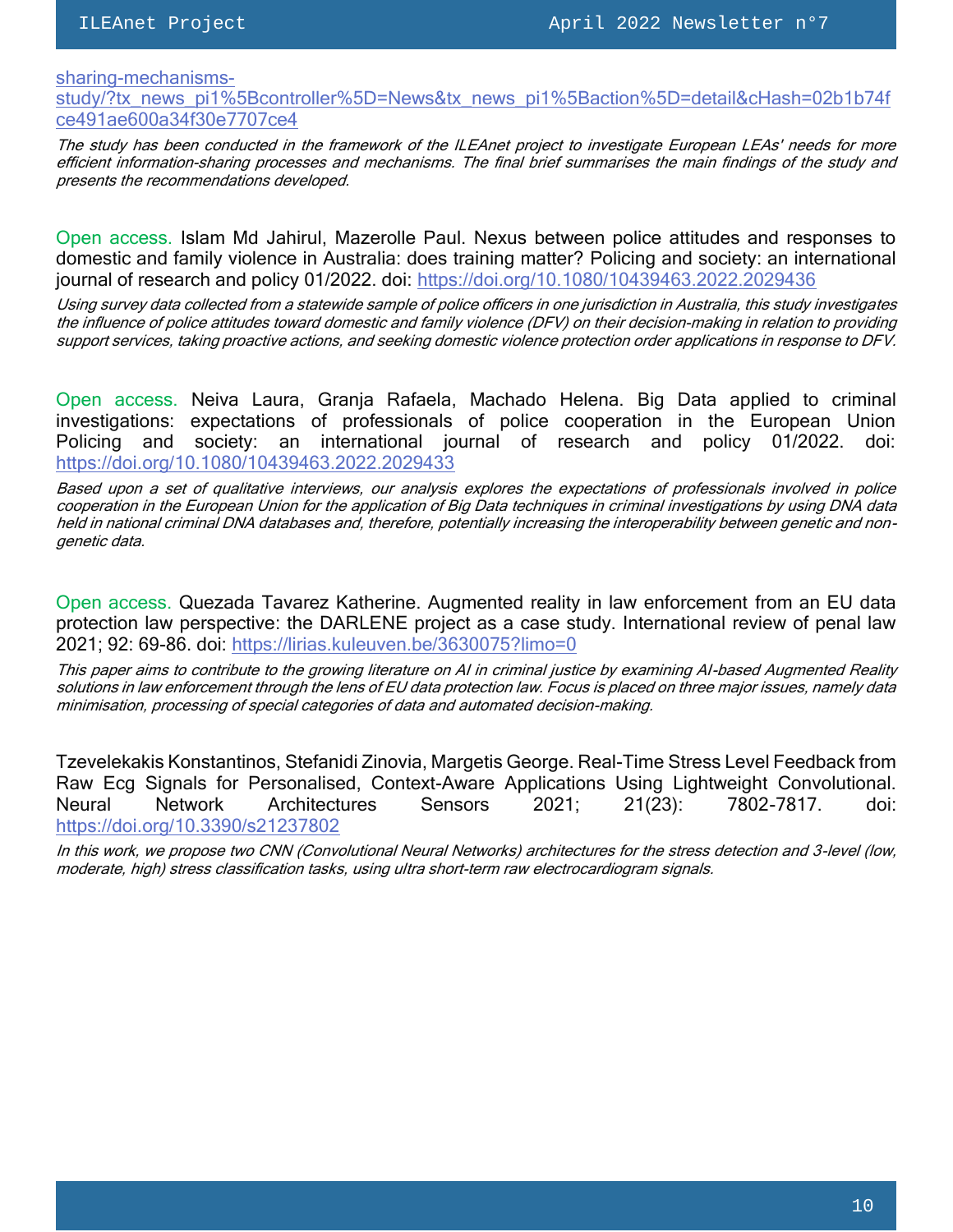# <span id="page-10-0"></span>IT'S TIME TO REVIEW THE ILEANET SCIENTIFIC ACTIVITIES!

The ILEAnet project ends at the end of May 2022 and it is time to take stock of these 5 years of research and innovation. What have we managed to do?

The project has connected LEAs with solution providers, including European researchers, to address their needs and challenges in their fight against crime. The most obvious example is the completion of two in-depth scientific studies on important subjects for LEAs: the cross-cutting issue of information sharing between European security forces and the very specific issue of age assessment

in a migratory context. These two subcontracted studies were completed a few weeks ago and the European security community was invited to participate in workshops to discover the results. After very positive feedback from the participants, we are proud to share the reports presenting the results and recommendations of the studies [\(here](https://www.ileanet.eu/news/news-events/tx_news/final-brief-on-information-sharing-mechanisms-study/?tx_news_pi1%5Bcontroller%5D=News&tx_news_pi1%5Baction%5D=detail&cHash=02b1b74fce491ae600a34f30e7707ce4) for Information Sharing, the one on age determination will be published very soon). These two studies fit perfectly with the objectives of ILEAnet [call:](https://cordis.europa.eu/programme/id/H2020_SEC-21-GM-2016-2017) monitoring Research & Innovation, expressing common requirements regarding innovation to fill in capability gaps, and indicating priorities regarding domains requiring more standardisation. The results of those studies will be communicated to the European Commission and might be reflected in future research programmes.

For 5 years, the scientific coordination team and the whole ILEAnet team has also been mobilized to bridge the gap between LEAs and researchers through many joint activities: brainstorming on how to

better involve LEAs in research projects, LEA-oriented webinars presenting solutions addressing LEAs needs, etc.

This scientific newsletter has allowed us to present active profiles in European security research (LEA-researchers or pure researchers), keep you up to date with the scientific news in security, and introduce LEAs (and sometimes even researchers) to the world of research and its rules of the game. We addressed for instance the topics of open



science, the importance of standards in Research & Innovation, the assessment of researchers or professional social networks for researchers.

We also remember that, at the very beginning of the project, we had to build a community of law enforcement practitioners and researchers from scratch. For this we needed to inject trust in our

Achievements: bonds of trust

network, and this has been achieved by the excellent work of ILEAnet National Contact Points, including our scientific referents, who were the scientific relays between ILEAnet and the national research communities within EU countries.